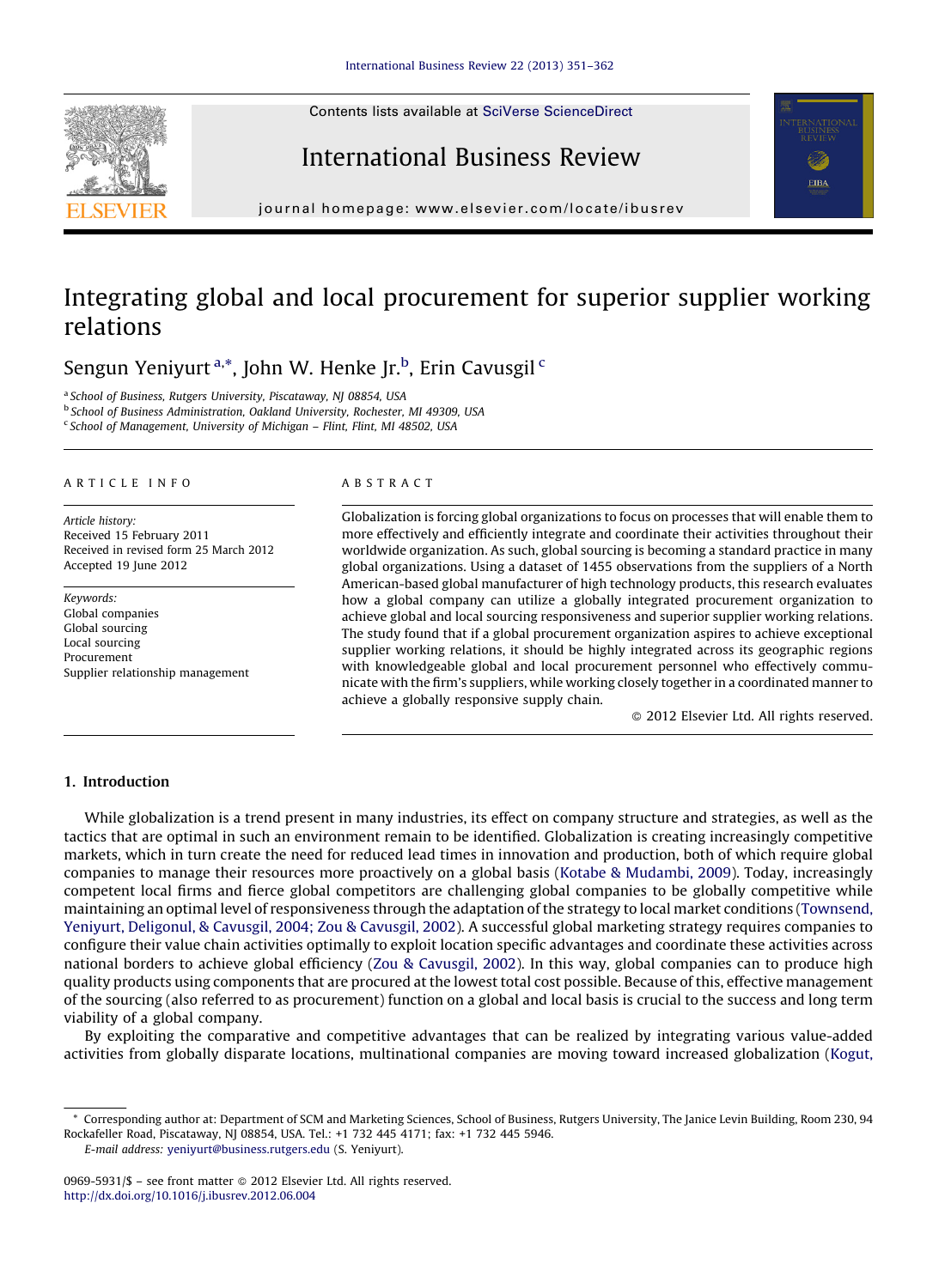[1985](#page--1-0)). Successful globalization, however, is not easily realized, as it requires the integration of processes, practices, and procedures across dispersed global organizations to achieve coordination of worldwide activities (Cavusgil, [Yeniyurt,](#page--1-0) & [Townsend,](#page--1-0) 2004). Needless to say, the implementation of a global corporate strategy is a major challenge for corporate leadership when trying to restructure a worldwide organization (Roth, [Schweiger,](#page--1-0) & Morrison, 1991; Yip, 1992; Zou & [Cavusgil,](#page--1-0) 2002). As global firms adapt their organizational structures and governance of their complex organizations to the needs of the marketplace, in keeping with [Buckley's](#page--1-0) global factory concept (2009), they are confronted with significant challenges.

The more significant of these challenges is the need for global integration of operational and functional activities [\(Buckley](#page--1-0) & [Ghauri,](#page--1-0) 2004), which is changing the realities of conducting international business (Cavusgil, Knight, & [Riesenberger,](#page--1-0) [2008](#page--1-0)). Organizations that aspire for globalization are required to employ radical changes in their processes and organizational structures [\(Cavusgil](#page--1-0) et al., 2004). Among these radical changes is the need to plan and allocate resources on a global basis to integrate and coordinate worldwide manufacturing facilities, an essential element of implementing a globally integrated strategy ([Dunning,](#page--1-0) 1981; Porter, 1980). Manufacturing integration and coordination, in turn, requires global value chain coordination if a global market advantage is to established ([Yeniyurt,](#page--1-0) Cavusgil, & Hult, 2005).

A key element in integrating and coordinating global manufacturing facilities is the procurement activity ([Kotabe](#page--1-0) & [Murray,](#page--1-0) 2004). Fortunately, in contrast to other mechanisms necessary for global integration (e.g., global product platforms, global talent pools, and global HR systems), global procurement has been enthusiastically adopted by multinationals, primarily because the benefits of uniform sourcing are more apparent. Consequently, the global procurement function is a critical integrating mechanism that supports companies striving to create a rational, global organization.

The need for increased speed to market has also caused many multinational companies to move toward increased global sourcing based on specialization and focus (Kotabe & [Mudambi,](#page--1-0) 2009). The primary objective of a global sourcing approach is to enable the firm to combine its competencies and those of its suppliers with the comparative advantages of the firm's various country locations to create a competitive advantage ([Mudambi,](#page--1-0) 2008). In achieving this end, many multinationals are leveraging their global sourcing benefits by moving toward hybrid purchasing organizations that encompass both global and local sourcing capabilities. A special challenge for these hybrid organizations is distinguishing between those sourced components that should be integrated globally across different locations and those components that should remain the responsibility of the local purchasing unit ([Trautmann,](#page--1-0) Bals, & Hartmann, 2009). This is, of course, the classic globalization– localization integration challenge (Bartlett & [Ghoshal,](#page--1-0) 1987).

[Trautmann](#page--1-0) et al. (2009) added to the understanding ofthe principal structural drivers of global sourcing, particularly with regard to integration of global sourcing organizations, while concluding that more research is needed for further understanding of integration in the global sourcing context. This conclusion is consistent with the observation that global dynamism is forcing global organizations to focus on the processes that will enable them to more effectively and efficiently integrate and coordinate their global and local procurement activities. To contribute to an increased understanding of the role of procurement in the global company, this research explores the following questions:

- How can a global company utilize a globally integrated procurement organization to achieve global and local sourcing responsiveness?
- What is the effect of global and local sourcing practices, and global and local sourcing responsiveness on superior supplier working relations?
- What role does global and local knowledge play in facilitating global and local responsiveness?
- How important is communication with the firm's suppliers at both the global and the local level?

This paper utilizes the global market advantage (GMA) framework [\(Yeniyurt](#page--1-0) et al., 2005) to develop a set of theoretically driven hypotheses associated with these research questions. Next, the hypotheses are tested empirically, using a dataset collected from the suppliers of a North American headquartered global manufacturer of high technology products.

#### 2. Literature review and hypotheses

### 2.1. Theoretical background

To better understand the use of global and local sourcing in a global company, and the effects global and local knowledge, communication, and responsiveness have on supplier working relations we used the global market advantage (GMA) framework ([Yeniyurt](#page--1-0) et al., 2005). GMA is an overarching framework that explains the role of knowledge competencies in developing global market advantage and achieving superior marketing and financial performance. Since this study analyzes the role of sourcing in organizations, we focus on the global supply chain management and sourcing aspects of the GMA framework. According to GMA, the knowledge competence of the global company with respect to its suppliers is a driver of global responsiveness. Similarly, the ability to share information across a geographically dispersed value chain is an important antecedent of global company responsiveness. All these factors enable the company to develop global strategic partnerships with other supply chain members. Such strategic partnerships provide a global market advantage to the firm, having positive effects on its market performance.